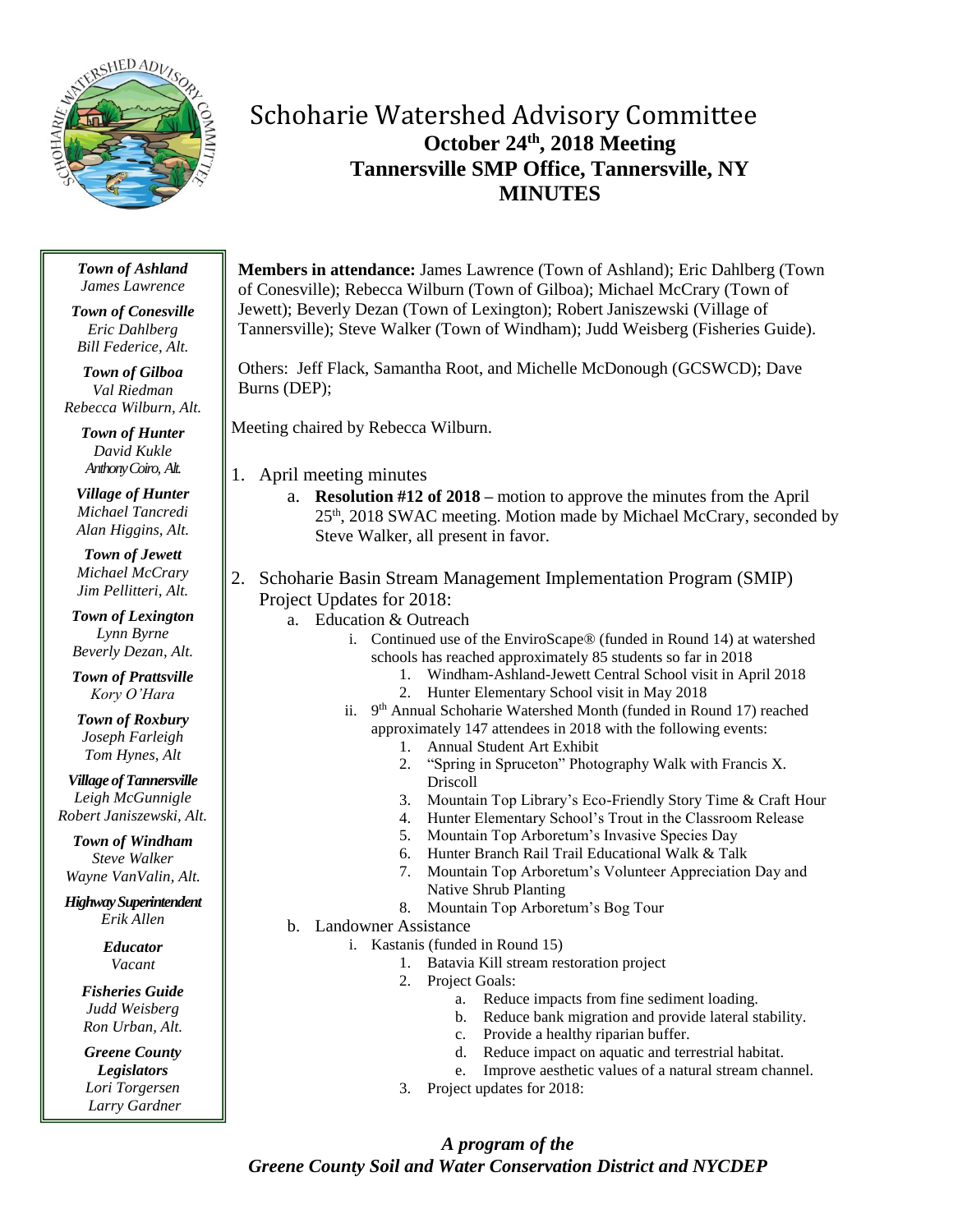- a. High amount of rain in 2018 was good for the plants at the site; but not good for construction.
- b. Japanese knotweed treatment undertaken in 2017 and again in 2018 has, so far, been even more successful than anticipated.
- c. Planning & Assessment
	- i. Mountain Top Arboretum's Rain Garden
		- 1. Trees and shrubs are planted
		- 2. Herbaceous plantings will be planted in spring 2019
- d. Highway & Infrastructure
	- i. County Route 2 Culvert on Tributary to Little West Kill (funded in Round 17)
		- 1. Design complete, but too late in year to purchase prefab culvert. Construction to begin in 2019
	- ii. County Route 78 Culvert on Tributary to East Kill (funded in Round 17) 1. Design at 60%; Construction to begin in 2019
	- iii. A question regarding the consideration in County Route 56 for a future project was addressed. It is expected be completed through New York State Rising in 2019.
- e. Recreation & Habitat
	- i. Ashland Town Park (funded in Round 13) enhancements
		- 1. Grading
		- 2. Planting in 2019
		- 3. Knotweed control
			- a. Mechanical control
			- b. Following up with herbicide treatment for JKW control
	- ii. A question about the impact of runoff into the stream after an herbicide treatment was addressed. When completing herbicide treatments, technicians use a type of Round Up which is more suitable for riparian zones. Also, they do as much spot spraying of individual plants as possible and avoid spraying herbicide before expected rainfall. The district has recently been averaging approximately 2 gallons of herbicide per year.
- f. Flood Hazard Mitigation
	- i. Manor Kill Floodplain Enhancement (funded in Round 17)
		- 1. The house was removed this past summer through CWC, which
			- allowed for MMI to conduct additional soil testing
		- 2. Some PCB contaminated soil was found
		- 3. The design is at the 60% stage
	- ii. LFA Updates
		- 1. Prattsville *completed*
			- 2. Lexington *completed*
			- 3. Windham *completed*
		- 4. Tannersville *completed*
		- 5. Conesville *completed*
		- 6. Ashland *in progress*
			- a. Final draft has been submitted, reviewed by the committee, and is now in finalization.
		- 7. Hunter *in progress*
			- a. Final draft has been submitted, reviewed by the committee, and is now in finalization.
		- 8. Jewett *TBD*
	- iii. A question regarding why Jewett is still TBD was addressed. Jewett does not have a hamlet area that is adjacent to the stream and a considerable amount of area has been restored already.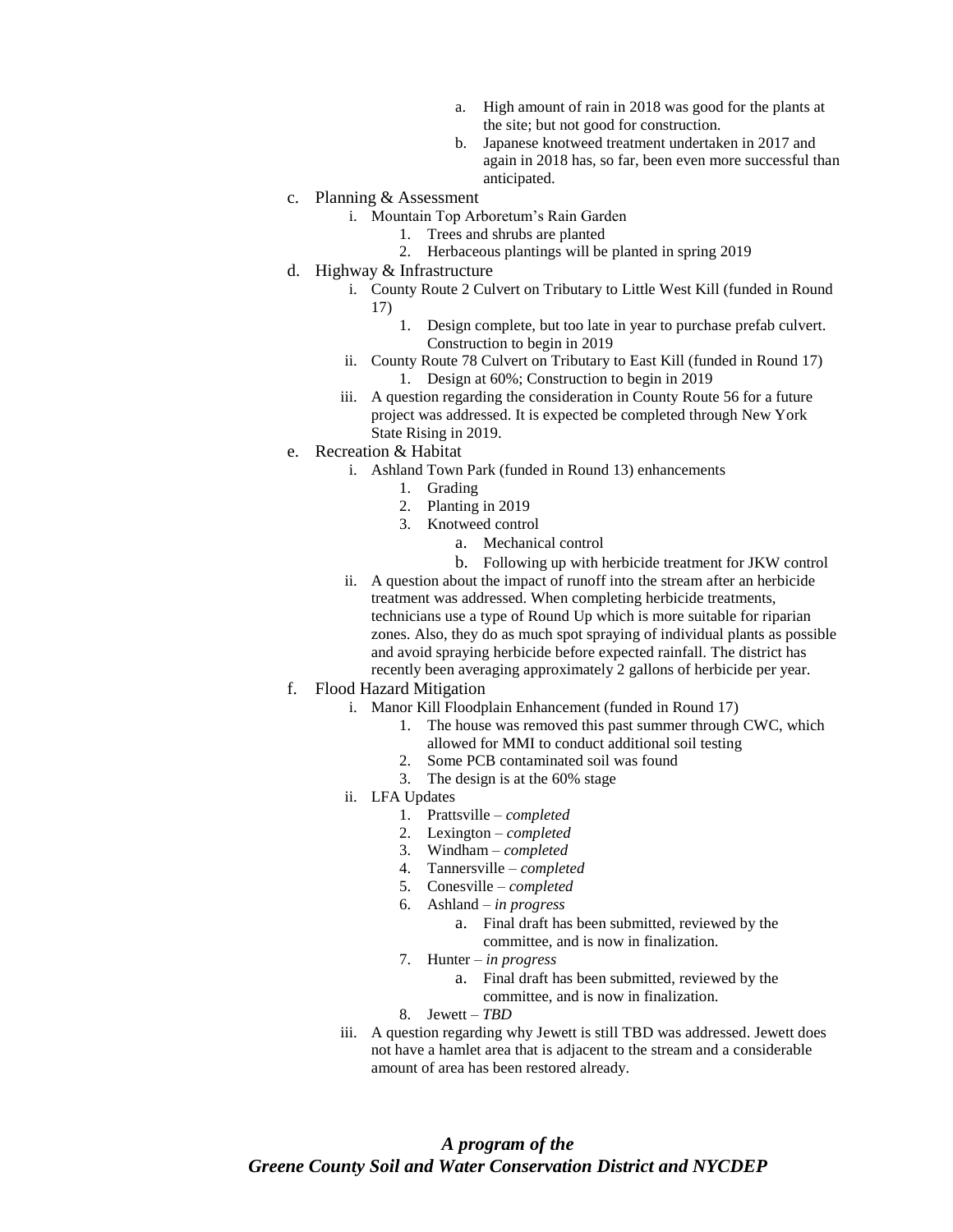- 3. SMIP Budget Update
	- a. Since the program started in 2008, there have been 17 rounds of funding with 86 awards allocated, totaling \$3,844,545.17. Most are complete, some are ongoing, and some are in-process. Break out of funds allocated to date are as follows:
		- i. Education & Outreach (26 awards): \$91,935.89
		- ii. Landowner Stream Assistance (12 awards): \$1,668,433.60
		- iii. Highway & Infrastructure (16 awards): \$916,233.72
		- iv. Stormwater & Critical Area Seeding (4 awards): \$83,132.00
		- v. Planning & Assessment (6 awards): \$140,161.49
		- vi. Recreation & Habitat (10 awards): \$120,726.94
		- vii. Flood Hazard Mitigation (12 awards): \$823,921.53
	- b. Questions
		- i. SMIP Round 18 applications were submitted by September 15, 2018.
		- ii. There was a question about the funding cycle. There is a five year funding cycle which is based on the contract with the NYC DEP.
		- iii. There was a question concerning what SWAC members could do to encourage more applications. SWAC members should inform their municipalities, including town boards, about the funding opportunities available. Potential applications are actively sought out through Stream Feature Inventories, which are completed annually on streams throughout the Schoharie watershed, distributed outreach materials, and the SMIP Information Session completed in February 2018.
		- iv. A question regarding the outreach to landowners for the Landowner Assistance category was addressed. GCSWCD responds to individual landowner complaints, follows up with onsite inspection, and makes recommendation to submit an application, if suitable. Sometimes, landowner property issues do not rank high enough on the SMIP project rating system to qualify for funding. GCSWCD may also reach out to individual landowners, if there is a potential project discovered during the Stream Feature Inventories.
		- v. There was a question about whether the funding cap for each category is a program cap or self-imposed by SWAC and whether SWAC members can vote to increase the cap of a category to move funds. The funding cap for each category is self-imposed by SWAC. The funding cap on a category can by increased through a vote. This situation has happened in the past, most recently in the Hunter Corridor LFA.

# 4. Round 18 SMIP Application:

### a. **Recreation & Habitat**

- i. **Hunter Brook Fishing Access and Habitat Enhancement Project – Phase 1**
	- 1. Funding Requested: \$25,000
	- 2. In-kind Contribution: \$25,000 plus an additional \$15,000 in other grants
	- 3. *GCSWCD staff recommendation to fund at level requested.*
	- 4. **Resolution #13 of 2018** motion to approve request by Judd Weisberg, seconded by Bob Janiszewski, all other present members in favor. Committee approved \$25,000 for the Hunter Brook Fishing Access and Habitat Enhancement Project – Phase 1.
- 5. Other Items
	- a. SWAC Reappointment Letters for 2019
		- i. The SWAC reappointment letters for 2019-2020 term will be going out in December 2018

## *A program of the Greene County Soil and Water Conservation District and NYCDEP*